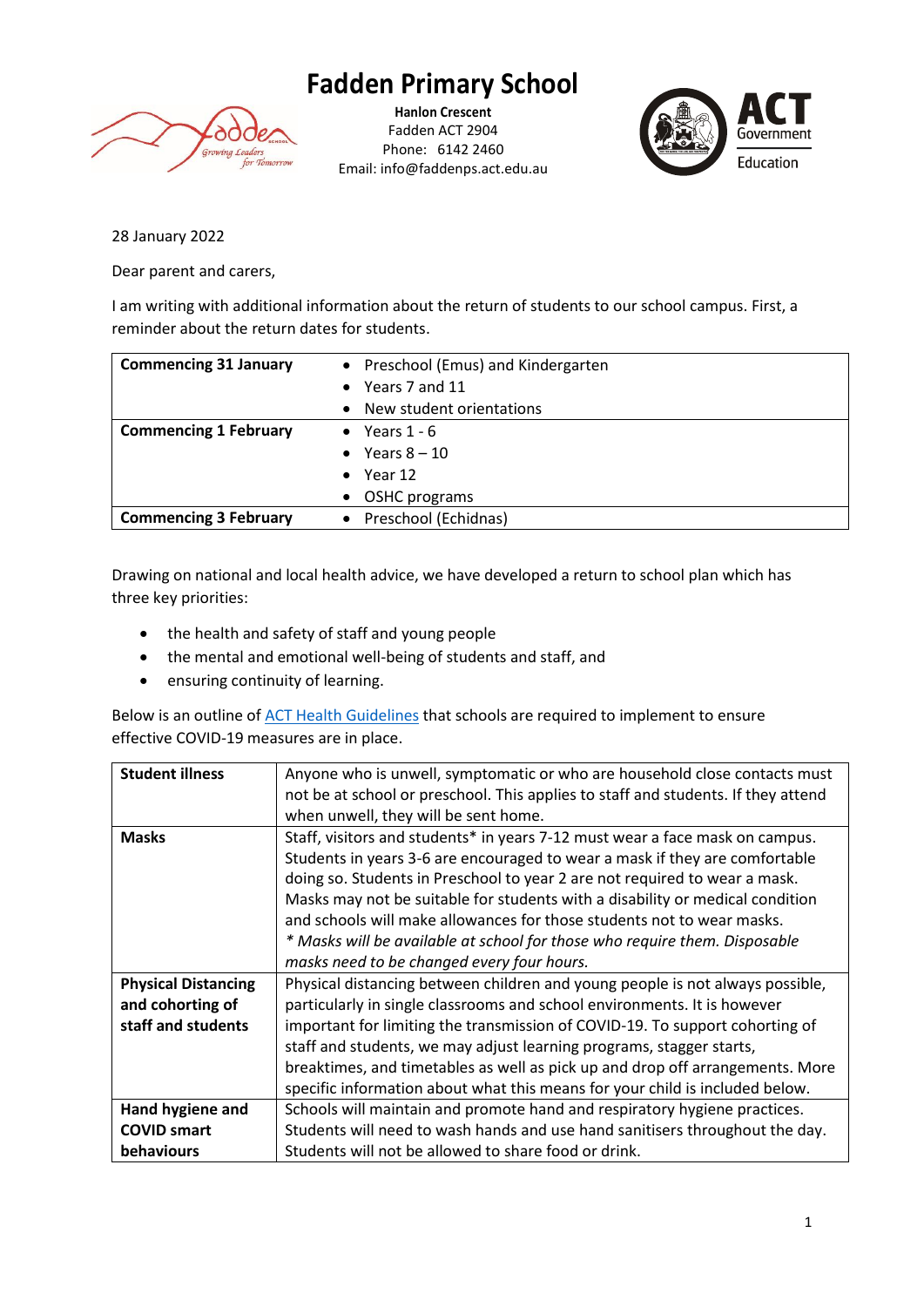| Environmental             | Our school cleaning program includes regular cleaning of high touch point                                                                                |  |  |  |
|---------------------------|----------------------------------------------------------------------------------------------------------------------------------------------------------|--|--|--|
| cleaning                  | services, frequently used objects, common areas, toilets and play equipment.                                                                             |  |  |  |
| <b>Ventilation</b>        | All schools are following an Indoor Air Quality Plan. Improved ventilation and                                                                           |  |  |  |
|                           | increased outdoor learning will be implemented where appropriate. Ventilation                                                                            |  |  |  |
|                           | systems have been adjusted to increase fresh air circulation and plans will be                                                                           |  |  |  |
|                           | updated to reflect improvements made since 2021                                                                                                          |  |  |  |
| Vaccination               | The ACT has one of the highest vaccination rates of any city in the world and                                                                            |  |  |  |
|                           | this is reflected in our teaching workforce. COVID-19 vaccinations are also                                                                              |  |  |  |
|                           | mandated for staff working across early childhood education and care services,                                                                           |  |  |  |
|                           | preschools, primary schools, Out of School Hours Care, specialist school settings                                                                        |  |  |  |
|                           | and P-10 schools, or schools that share campus space with students in year 6 or                                                                          |  |  |  |
|                           | below. These requirements are in place until the conclusion of the public health                                                                         |  |  |  |
| Visitors and use of       | emergency.<br>All students aged 16 and above, staff and visitors must check in using the                                                                 |  |  |  |
| Check in CBR app          | 'Check in CBR' app. Parents and carers are allowed on school grounds for                                                                                 |  |  |  |
|                           | scheduled appointments only. Special arrangements will be made for children                                                                              |  |  |  |
|                           | starting at a new school or early childhood service in 2022, or children with                                                                            |  |  |  |
|                           | special needs who require transition visits prior to the commencement of the                                                                             |  |  |  |
|                           | new school year.                                                                                                                                         |  |  |  |
| <b>Wellbeing supports</b> | Wellbeing and learning supports, such as face to face appointments with the                                                                              |  |  |  |
|                           | school psychologist or access to a Learning Support Assistant, will recommence                                                                           |  |  |  |
|                           | with the return to school. They can be accessed through the schools established                                                                          |  |  |  |
|                           | referral process. If the school psychology position is temporarily vacant, you                                                                           |  |  |  |
|                           | can book an appointment for your child with our Central Telehealth team by                                                                               |  |  |  |
|                           | filling a booking request form or emailing Telehealth@ed.act.edu.au. Central                                                                             |  |  |  |
|                           | Telehealth Service is available between 9:30 - 4:30 pm during weekdays.                                                                                  |  |  |  |
|                           |                                                                                                                                                          |  |  |  |
|                           | For parents and carers of students with a medical vulnerability: If you wish the                                                                         |  |  |  |
|                           | school to make reasonable adjustments for the safe return of your child, you<br>must consult a GP and provide medical advice to that effect. Where       |  |  |  |
|                           | adjustments can't be made, the school will support your child to learn from                                                                              |  |  |  |
|                           | home.                                                                                                                                                    |  |  |  |
| <b>Managing COVID-19</b>  | We are prepared to respond to a positive COVID-19 case on campus. A student                                                                              |  |  |  |
| in schools                | who presents with symptoms of COVID-19 will be isolated with suitable                                                                                    |  |  |  |
|                           | supervision, and parents will be required to collect their child. Symptomatic                                                                            |  |  |  |
|                           | students will be required to wear a mask. Symptomatic staff and visitors will be                                                                         |  |  |  |
|                           | advised to travel directly home.                                                                                                                         |  |  |  |
|                           |                                                                                                                                                          |  |  |  |
|                           | If a staff member, child, young person or visitor is diagnosed with COVID-19 and                                                                         |  |  |  |
|                           | has attended a school site during their infectious period, they are required to                                                                          |  |  |  |
|                           | advise their school.                                                                                                                                     |  |  |  |
|                           |                                                                                                                                                          |  |  |  |
|                           | Where a COVID-19 case in a school leads to students and staff being assessed                                                                             |  |  |  |
|                           | as at risk of exposure, those impacted will be informed by the school about<br>what they are required to do in line with ACT Health requirements. If the |  |  |  |
|                           | exposure is considered low risk, students and staff will continue to be able to                                                                          |  |  |  |
|                           | attend school while closely monitoring for COVID-19 symptoms.                                                                                            |  |  |  |
|                           |                                                                                                                                                          |  |  |  |
|                           | Risk assessments are based off the ACT Health Guidelines for Schools.                                                                                    |  |  |  |
| <b>COVID-19 screening</b> | Anyone with COVID-19 symptoms should get a PCR or Rapid Antigen Test                                                                                     |  |  |  |
|                           | immediately.                                                                                                                                             |  |  |  |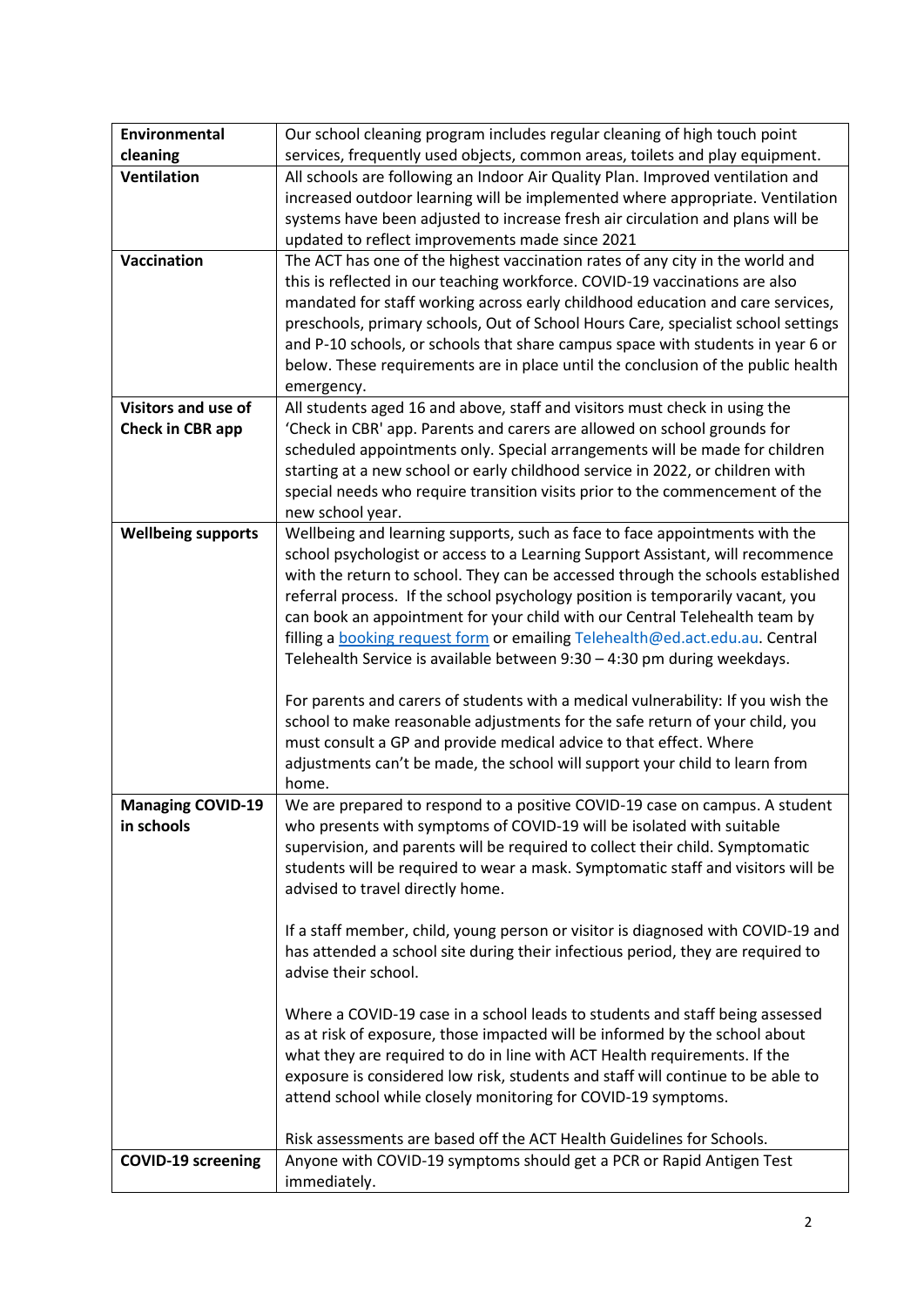| Free Rapid Antigen Tests will be provided to all staff and students in ACT<br>schools for the first four weeks of term 1. Rapid Antigen Testing will be<br>voluntary for staff and students. Students and staff will do the tests at home<br>and are required to report any positive test results to their school and to ACT<br>Health. |
|-----------------------------------------------------------------------------------------------------------------------------------------------------------------------------------------------------------------------------------------------------------------------------------------------------------------------------------------|
| Rapid Antigen Testing kits will be available to collect from school during the first<br>week of term. More information on the collection arrangements for our school<br>will be provided in the coming days.                                                                                                                            |

To further support the ACT Health Guidelines our school is making the following adjustments.

| <b>Student Drop off</b><br>and pick up | Please note comprehensive plans, including maps are attached to this email in a<br>document named 'Return to School Drop Off and Pick Up Procedures for<br>Parents January 2022'.                                                                                                                                                                                                                                                                                                                                                                                                                                                                                                                      |
|----------------------------------------|--------------------------------------------------------------------------------------------------------------------------------------------------------------------------------------------------------------------------------------------------------------------------------------------------------------------------------------------------------------------------------------------------------------------------------------------------------------------------------------------------------------------------------------------------------------------------------------------------------------------------------------------------------------------------------------------------------|
|                                        | Below are the main points only.                                                                                                                                                                                                                                                                                                                                                                                                                                                                                                                                                                                                                                                                        |
|                                        | Preschool:<br>On the first day only, two parents will be able to come in to drop off<br>٠<br>their preschool student. After the first day we ask that only one<br>parent/adult attends to drop off and pick up<br>Parents are asked to walk preschool students into preschool, however<br>there will be a clear process shared with parents on where to line up at<br>a cone and how staff will collect students from their parents.<br>Parents will not be able to assist students to unpack bags or enter the<br>veranda or preschool buildings. This process of lining up at a cone will<br>be repeated for pick up in the afternoon.<br>Please read the attached document closely for the process. |
|                                        | Kindergarten:<br>On the first day only, two parents will be able to come in to drop off<br>their preschool student. After the first day we ask that only one<br>parent/adult attends to drop off and pick up<br>Parents will wait with their child on the netball courts until the bell<br>$\bullet$<br>rings, when students will be asked to line up at their class cone.<br>Teachers will collect students from the cones to enter classrooms.<br>Parents will not be able to enter the courtyard or classrooms for any<br>reason.<br>Please read the attached document closely for the process.                                                                                                     |
|                                        | Year 1 to Year 6:<br>If travelling to or from school by car, parents are asked to use pick up<br>$\bullet$<br>and set down only, no parking or getting out of your vehicle in the<br>school carpark.<br>If travelling to or from school by bike, walking or parking in the vicinity<br>of the school - parents are asked not to enter classrooms or congregate<br>around buildings. Students will need to line up at their classroom and<br>not to use playgrounds or mix with other students<br>Students will line up at their outer class door, except for 1/2TS, who will<br>line up at a cone in the playground (near Year 1/2 toilets) and be<br>collected by Ms Stone each break time.           |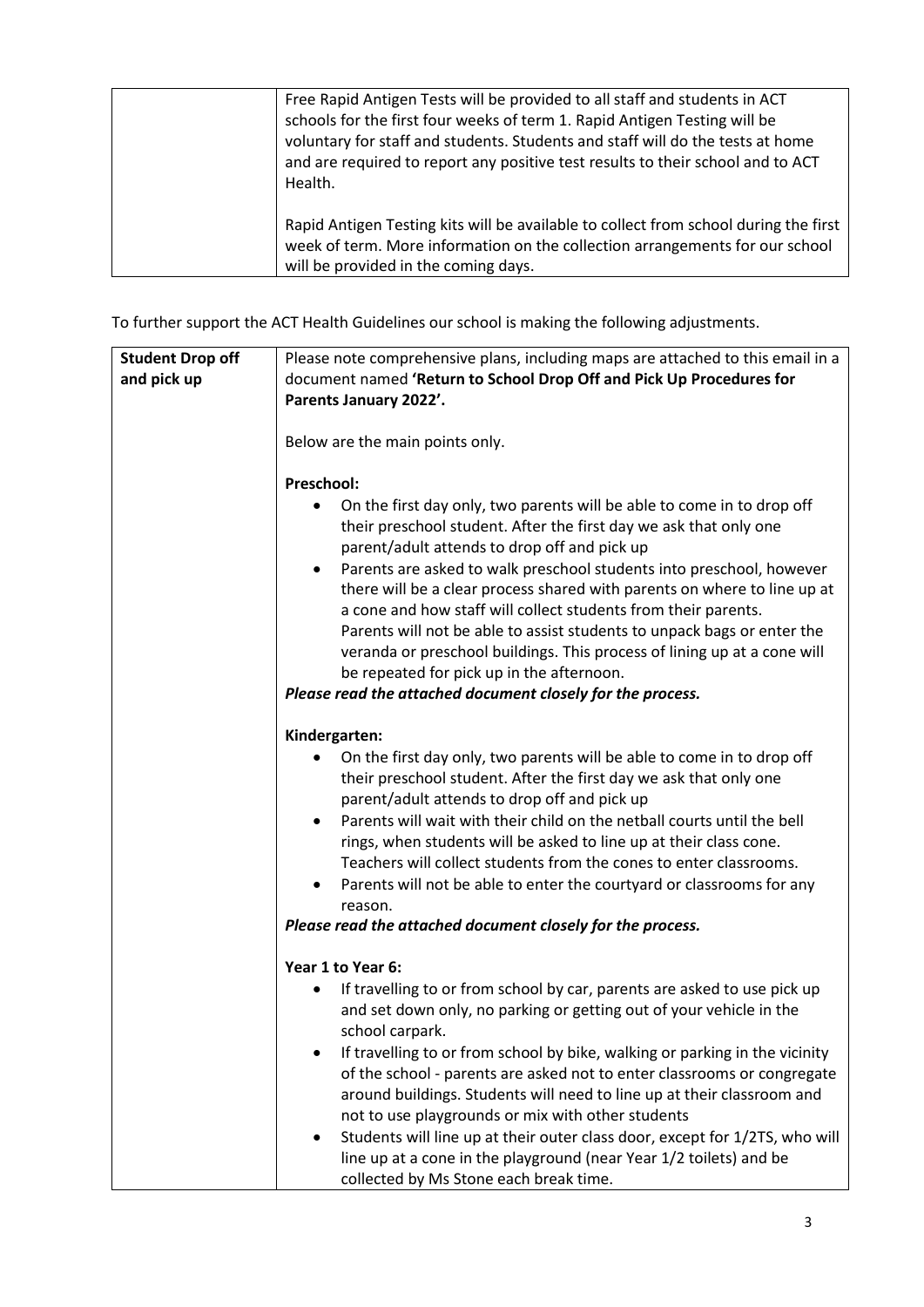|                                 | Classes will be released to the same areas each day and can be<br>$\bullet$                                                                                                                                                                                    |
|---------------------------------|----------------------------------------------------------------------------------------------------------------------------------------------------------------------------------------------------------------------------------------------------------------|
|                                 | collected at those points by parents (car park or classroom).                                                                                                                                                                                                  |
|                                 | Parents will not be able to enter the courtyard or classrooms for any                                                                                                                                                                                          |
|                                 | reason.                                                                                                                                                                                                                                                        |
|                                 | Please read the attached document closely for the process.                                                                                                                                                                                                     |
| <b>Hygiene routines</b>         | All classrooms will have a supply of:                                                                                                                                                                                                                          |
|                                 | hand sanitiser                                                                                                                                                                                                                                                 |
|                                 | disposable disinfectant wipes                                                                                                                                                                                                                                  |
|                                 | access to a biohazard bin                                                                                                                                                                                                                                      |
|                                 | access to a wet area with two sinks, hand soap and paper towels                                                                                                                                                                                                |
|                                 | Process which will be taken:                                                                                                                                                                                                                                   |
|                                 | Staff and students will wash their hands on entering learning spaces<br>(beginning of day, after recess and after lunch).                                                                                                                                      |
|                                 | Staff and students will wash or sanitize hands after blowing their nose or<br>coughing into their hands, touching their nose/ mouth etc. Disinfect their<br>desks or resources if they have been sneezed on, as soon as possible<br>when required.             |
|                                 | Any used tissues, masks or biohazard materials to be disposed of in<br>'biohazard bin' found in each classroom.                                                                                                                                                |
|                                 | Staff will spray any shared equipment e.g. pencil pots etc with Glen 20 or<br>equivalent at the end of each school day.                                                                                                                                        |
|                                 | Student playgrounds will be disinfected daily                                                                                                                                                                                                                  |
|                                 | As we will not be able to use bubblers, we ask that all students bring to school a<br>refillable water bottle labelled with their name. Our water stations do have taps<br>to refill water bottles, it will just be the bubbler part that will be unavailable. |
| <b>Teaching and</b><br>learning | To assist with physical distancing as much as possible, we have organised our<br>staff and the environment into three 'bubbles'.                                                                                                                               |
|                                 | 1. Preschool bubble                                                                                                                                                                                                                                            |
|                                 | 2. Kindergarten to Year 2 bubble                                                                                                                                                                                                                               |
|                                 | 3. Year 3 to Year 6 bubble                                                                                                                                                                                                                                     |
|                                 | However, our specialist teachers who teach all year levels will continue to teach<br>all classes, but in specific 'bubbles' on specific days. For example: Monday and<br>Tuesday K-2 bubble, Wednesday and Thursday Year 3-6 bubble.                           |
|                                 |                                                                                                                                                                                                                                                                |
|                                 | Band and P&C Music Program will continue to operate this term, however with<br>COVID safe procedures in place.                                                                                                                                                 |
| <b>Break times</b>              | Due to the size of our school and our outstanding and generous grounds, we do                                                                                                                                                                                  |
|                                 | not need to adjust breaktimes, as we are defining clear play areas for our                                                                                                                                                                                     |
|                                 | bubbles and have removed any shared play spaces.                                                                                                                                                                                                               |
|                                 |                                                                                                                                                                                                                                                                |
|                                 | Below is a map showing the play areas of all our bubbles.                                                                                                                                                                                                      |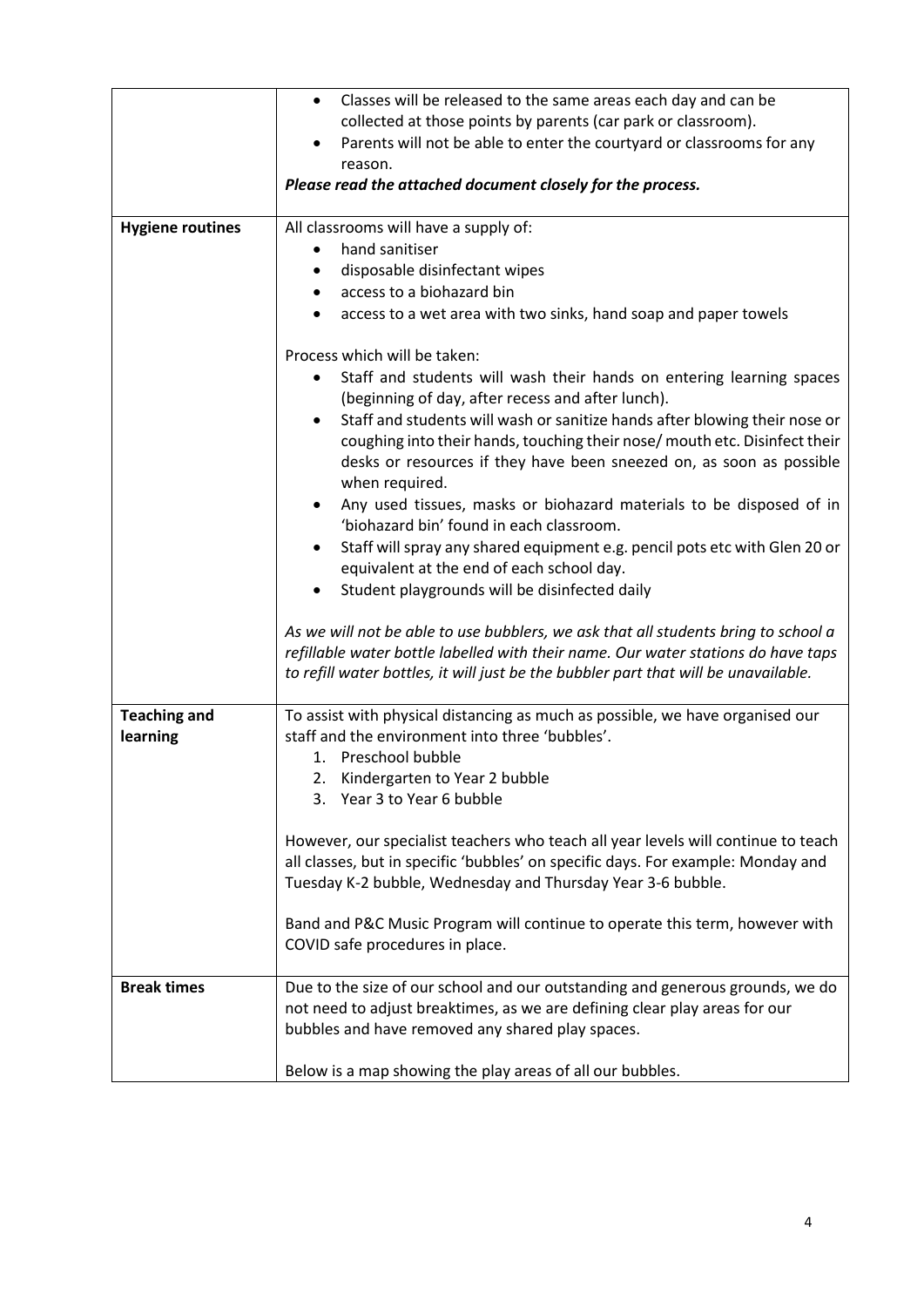|                         | The oval will be<br>alternatively offered<br>between our K-2 bubble<br>and 3-6 bubble e.g. one<br>at recess and the other<br>at lunch.<br>The library will not be<br>available to students<br>during breaks times.<br>The red line on the map<br>shows the placement of<br>flag bunting which will<br>be erected to show<br>students where their<br>play area stops.<br>NB: Although it has nothing to do with COVID, we have adjusted our break<br>times and what we call our breaks this year, to optimise learning time. First<br>break will be the largest and is therefore renamed to Lunch $11.10 - 11.50$ am<br>and second break is the smallest and therefore renamed to Recess 1.30 -<br>1.50pm. We will do the work with students on these changes during the first<br>week of school. |  |
|-------------------------|--------------------------------------------------------------------------------------------------------------------------------------------------------------------------------------------------------------------------------------------------------------------------------------------------------------------------------------------------------------------------------------------------------------------------------------------------------------------------------------------------------------------------------------------------------------------------------------------------------------------------------------------------------------------------------------------------------------------------------------------------------------------------------------------------|--|
| <b>Before and After</b> | Families accessing OSHC will drop off and collect their child from OSHC at the                                                                                                                                                                                                                                                                                                                                                                                                                                                                                                                                                                                                                                                                                                                   |  |
| <b>School Care</b>      | sign in/out table, which is located outside the hall. They also have a QR code                                                                                                                                                                                                                                                                                                                                                                                                                                                                                                                                                                                                                                                                                                                   |  |
|                         | that families can use with their own device, reducing the need to touch the iPad                                                                                                                                                                                                                                                                                                                                                                                                                                                                                                                                                                                                                                                                                                                 |  |
|                         | etc.                                                                                                                                                                                                                                                                                                                                                                                                                                                                                                                                                                                                                                                                                                                                                                                             |  |
|                         | OSHC staff will continue to drop off and collect Preschool and Kindergarten                                                                                                                                                                                                                                                                                                                                                                                                                                                                                                                                                                                                                                                                                                                      |  |
|                         | students from their classrooms, however, OSHC staff will not enter classrooms.                                                                                                                                                                                                                                                                                                                                                                                                                                                                                                                                                                                                                                                                                                                   |  |
| <b>School canteens</b>  | Orders will be available through Flexischools on Thursdays ONLY as usual.                                                                                                                                                                                                                                                                                                                                                                                                                                                                                                                                                                                                                                                                                                                        |  |
|                         | Lunches will then be delivered directly to classrooms via Fadden staff. Lunch                                                                                                                                                                                                                                                                                                                                                                                                                                                                                                                                                                                                                                                                                                                    |  |
|                         | ordering will not begin until Week 2 (Thursday 10 <sup>th</sup> February 2022).                                                                                                                                                                                                                                                                                                                                                                                                                                                                                                                                                                                                                                                                                                                  |  |
| <b>Events and</b>       | Unfortunately, to provide a safe learning environment, several regular and                                                                                                                                                                                                                                                                                                                                                                                                                                                                                                                                                                                                                                                                                                                       |  |
| <b>Excursions</b>       | special events need to be postponed and/or cancelled. These include, but are                                                                                                                                                                                                                                                                                                                                                                                                                                                                                                                                                                                                                                                                                                                     |  |
|                         | not limited to:                                                                                                                                                                                                                                                                                                                                                                                                                                                                                                                                                                                                                                                                                                                                                                                  |  |
|                         | Assemblies (to resume in Term 2)                                                                                                                                                                                                                                                                                                                                                                                                                                                                                                                                                                                                                                                                                                                                                                 |  |
|                         | <b>Sporting Carnivals</b>                                                                                                                                                                                                                                                                                                                                                                                                                                                                                                                                                                                                                                                                                                                                                                        |  |
|                         | Swimming Carnivals are cancelled (arrangements are being made<br>$\circ$                                                                                                                                                                                                                                                                                                                                                                                                                                                                                                                                                                                                                                                                                                                         |  |
|                         | for competitive swimmers to register for an ACT event in Term 2)                                                                                                                                                                                                                                                                                                                                                                                                                                                                                                                                                                                                                                                                                                                                 |  |
|                         | Athletics and Cross-Country carnivals are delayed<br>$\circ$                                                                                                                                                                                                                                                                                                                                                                                                                                                                                                                                                                                                                                                                                                                                     |  |
|                         | 5/6 Camp postponed to Term 3<br>$\circ$                                                                                                                                                                                                                                                                                                                                                                                                                                                                                                                                                                                                                                                                                                                                                          |  |

We will continue to review and adjust these measures based on the most up to date advice from ACT Health.

During this time we may experience impacts on our workforce due to the requirements of staff to isolate under ACT Health directions. We will work closely with the Education Directorate to make appropriate adjustments to ensure student and staff safety. This may include using casual relief staff, combining of classes, limiting or cancelling non-essential activities, switching to the provision of supervision only or possibly temporary transition to remote learning.